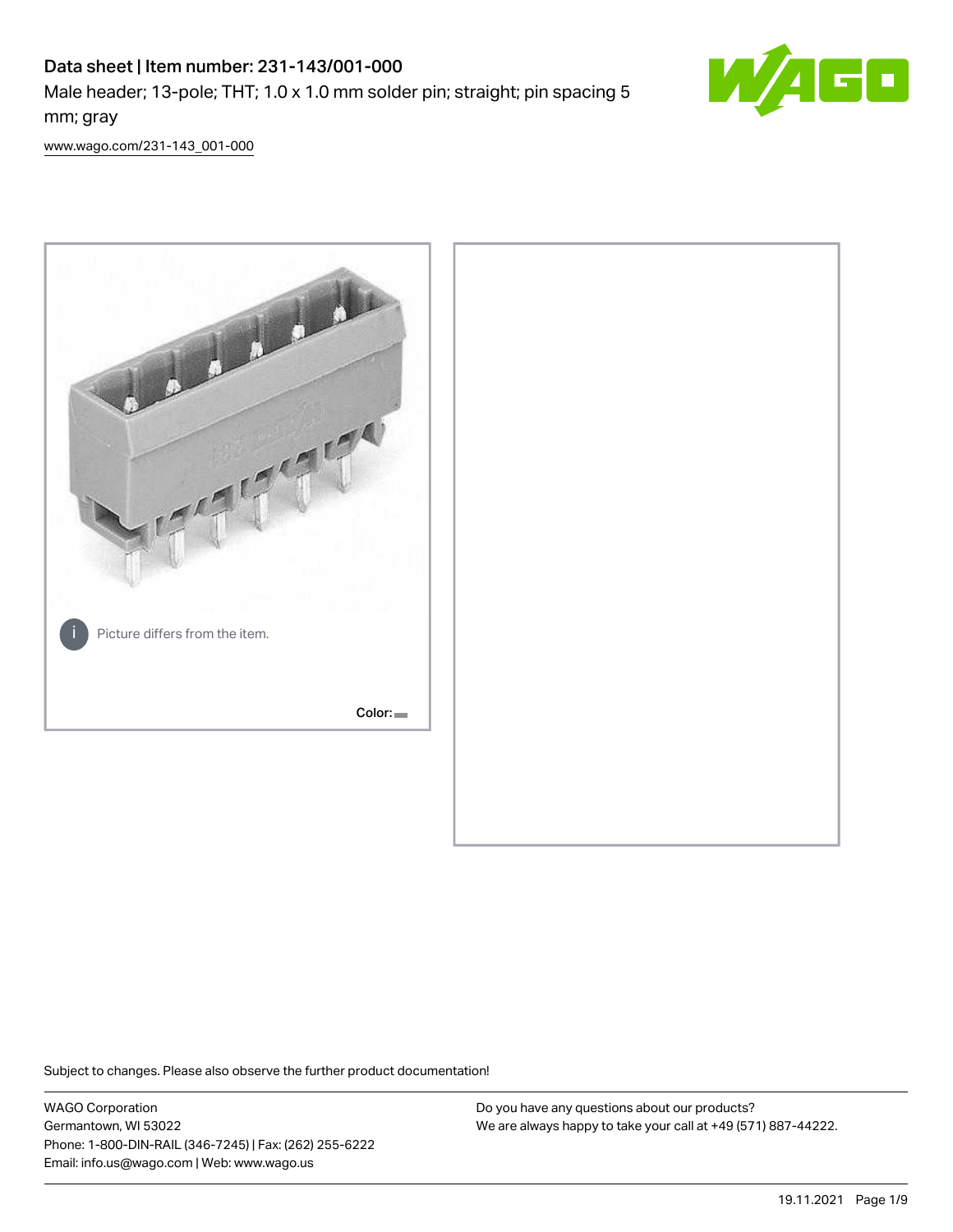

Dimensions in mm

 $L =$  (pole no.  $-1$ ) x pin spacing  $+8.2$  mm

### Item description

- **Horizontal or vertical PCB mounting via straight or angled solder pins**
- **Pin cross-section: 1 x 1 mm**
- $\blacksquare$ With coding fingers

# Data Notes

Safety information 1 The MCS – MULTI CONNECTION SYSTEM includes connectors

Subject to changes. Please also observe the further product documentation!  $\nu$ 

WAGO Corporation Germantown, WI 53022 Phone: 1-800-DIN-RAIL (346-7245) | Fax: (262) 255-6222 Email: info.us@wago.com | Web: www.wago.us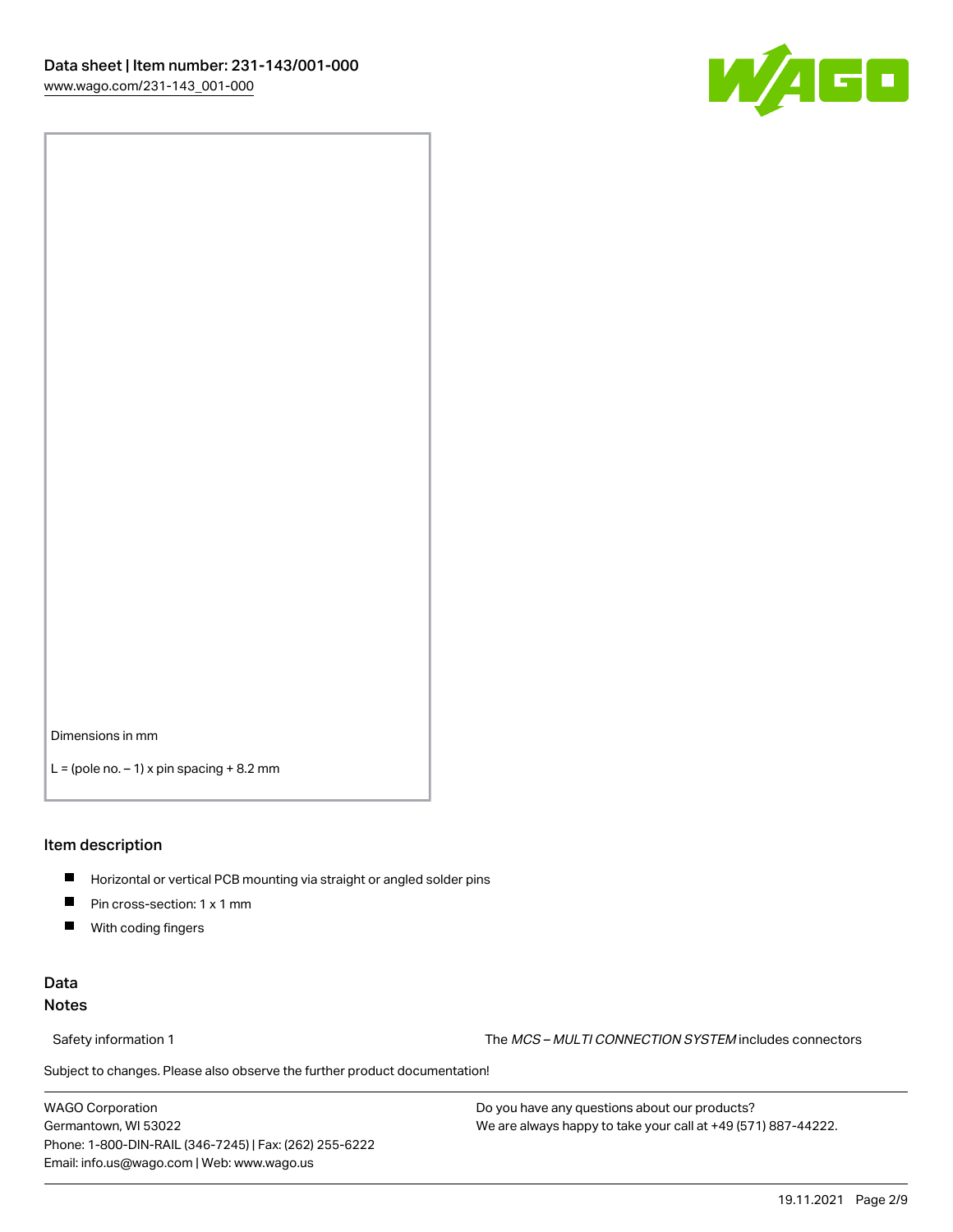

without breaking capacity in accordance with DIN EN 61984. When

|           | used as intended, these connectors must not be connected<br>/disconnected when live or under load. The circuit design should<br>ensure header pins, which can be touched, are not live when<br>unmated.                                                             |
|-----------|---------------------------------------------------------------------------------------------------------------------------------------------------------------------------------------------------------------------------------------------------------------------|
| Variants: | Other pole numbers<br>3.8 mm pin projection for male headers with straight solder pins<br>Gold-plated or partially gold-plated contact surfaces<br>Other versions (or variants) can be requested from WAGO Sales or<br>configured at https://configurator.wago.com/ |

# Electrical data

# IEC Approvals

| Ratings per                 | IEC/EN 60664-1                                                        |
|-----------------------------|-----------------------------------------------------------------------|
| Rated voltage (III / 3)     | 320 V                                                                 |
| Rated surge voltage (III/3) | 4 <sub>k</sub> V                                                      |
| Rated voltage (III/2)       | 320 V                                                                 |
| Rated surge voltage (III/2) | 4 <sub>k</sub> V                                                      |
| Nominal voltage (II/2)      | 630 V                                                                 |
| Rated surge voltage (II/2)  | 4 <sub>kV</sub>                                                       |
| Rated current               | 12A                                                                   |
| Legend (ratings)            | $(III / 2)$ $\triangle$ Overvoltage category III / Pollution degree 2 |

# UL Approvals

| Approvals per                  | UL 1059 |
|--------------------------------|---------|
| Rated voltage UL (Use Group B) | 300 V   |
| Rated current UL (Use Group B) | 10 A    |
| Rated voltage UL (Use Group D) | 300 V   |
| Rated current UL (Use Group D) | 10 A    |

# Ratings per UL

| Rated voltage UL 1977 | 600 V |
|-----------------------|-------|
| Rated current UL 1977 |       |

# CSA Approvals

| Approvals per                   | $\sim$ |
|---------------------------------|--------|
| Rated voltage CSA (Use Group B) | 300 V  |

Subject to changes. Please also observe the further product documentation!

| <b>WAGO Corporation</b>                                | Do you have any questions about our products?                 |
|--------------------------------------------------------|---------------------------------------------------------------|
| Germantown, WI 53022                                   | We are always happy to take your call at +49 (571) 887-44222. |
| Phone: 1-800-DIN-RAIL (346-7245)   Fax: (262) 255-6222 |                                                               |
| Email: info.us@wago.com   Web: www.wago.us             |                                                               |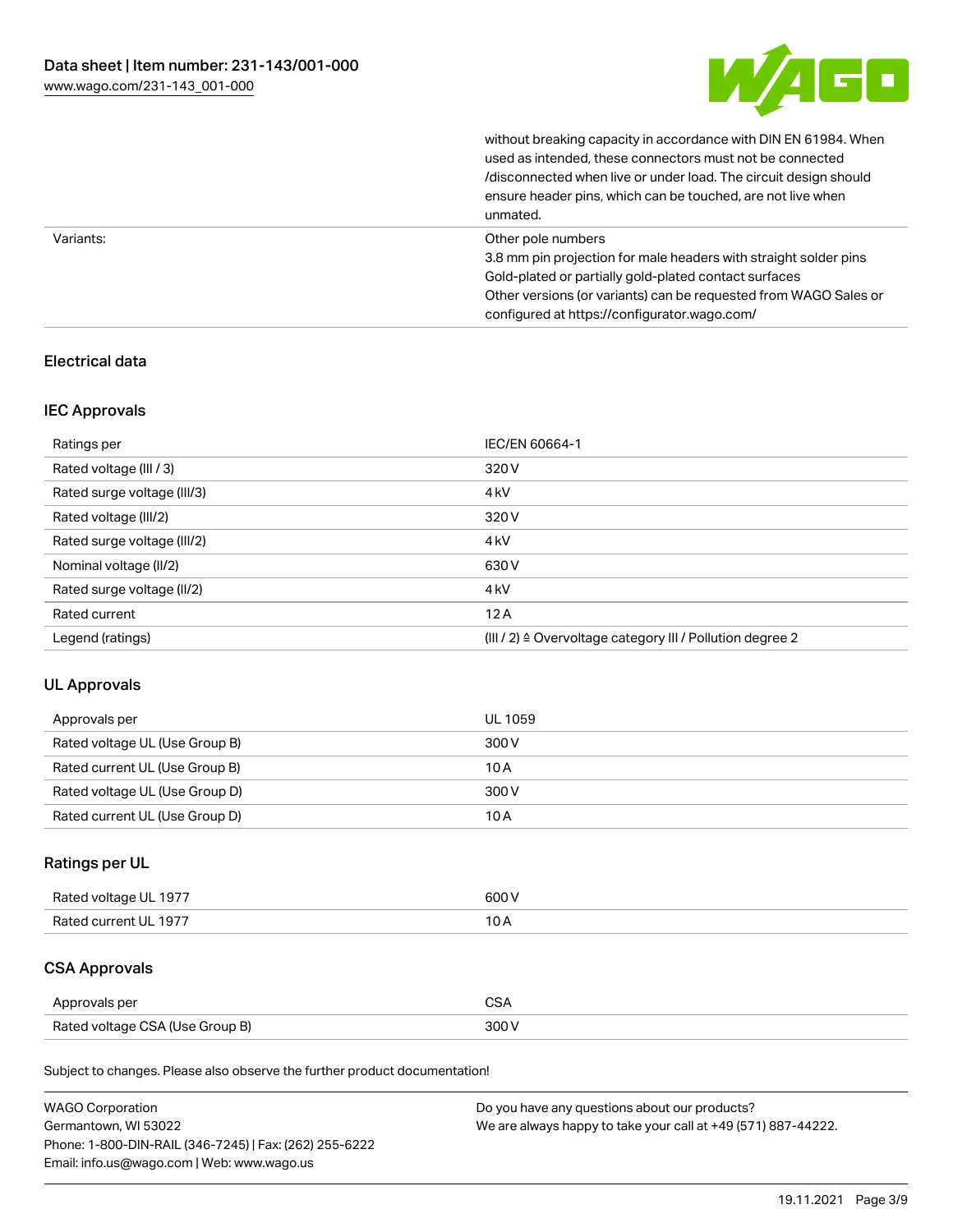[www.wago.com/231-143\\_001-000](http://www.wago.com/231-143_001-000)



| Rated current CSA (Use Group B) | 10 A  |
|---------------------------------|-------|
| Rated voltage CSA (Use Group D) | 300 V |
| Rated current CSA (Use Group D) | 10 A  |

### Connection data

| Total number of potentials |  |
|----------------------------|--|
| Number of connection types |  |
| Number of levels           |  |

# Connection 1

| Number of poles |  |
|-----------------|--|

# Physical data

| Pin spacing                          | 5 mm / 0.197 inch    |
|--------------------------------------|----------------------|
| Width                                | 68.2 mm / 2.685 inch |
| Height                               | 17 mm / 0.669 inch   |
| Height from the surface              | 12 mm / 0.472 inch   |
| Depth                                | 8.4 mm / 0.331 inch  |
| Solder pin length                    | $5 \,\mathrm{mm}$    |
| Solder pin dimensions                | $1 \times 1$ mm      |
| Drilled hole diameter with tolerance | $1.4$ $(+0.1)$ mm    |

# Plug-in connection

| Contact type (pluggable connector) | Male connector/plug |
|------------------------------------|---------------------|
| Connector (connection type)        | for PCB             |
| Mismating protection               | No                  |
| Mating direction to the PCB        | 90°                 |
| Locking of plug-in connection      | Without             |

# PCB contact

| PCB Contact                         | тнт                                      |
|-------------------------------------|------------------------------------------|
| Solder pin arrangement              | over the entire male connector (in-line) |
| Number of solder pins per potential |                                          |

Subject to changes. Please also observe the further product documentation!

WAGO Corporation Germantown, WI 53022 Phone: 1-800-DIN-RAIL (346-7245) | Fax: (262) 255-6222 Email: info.us@wago.com | Web: www.wago.us Do you have any questions about our products? We are always happy to take your call at +49 (571) 887-44222.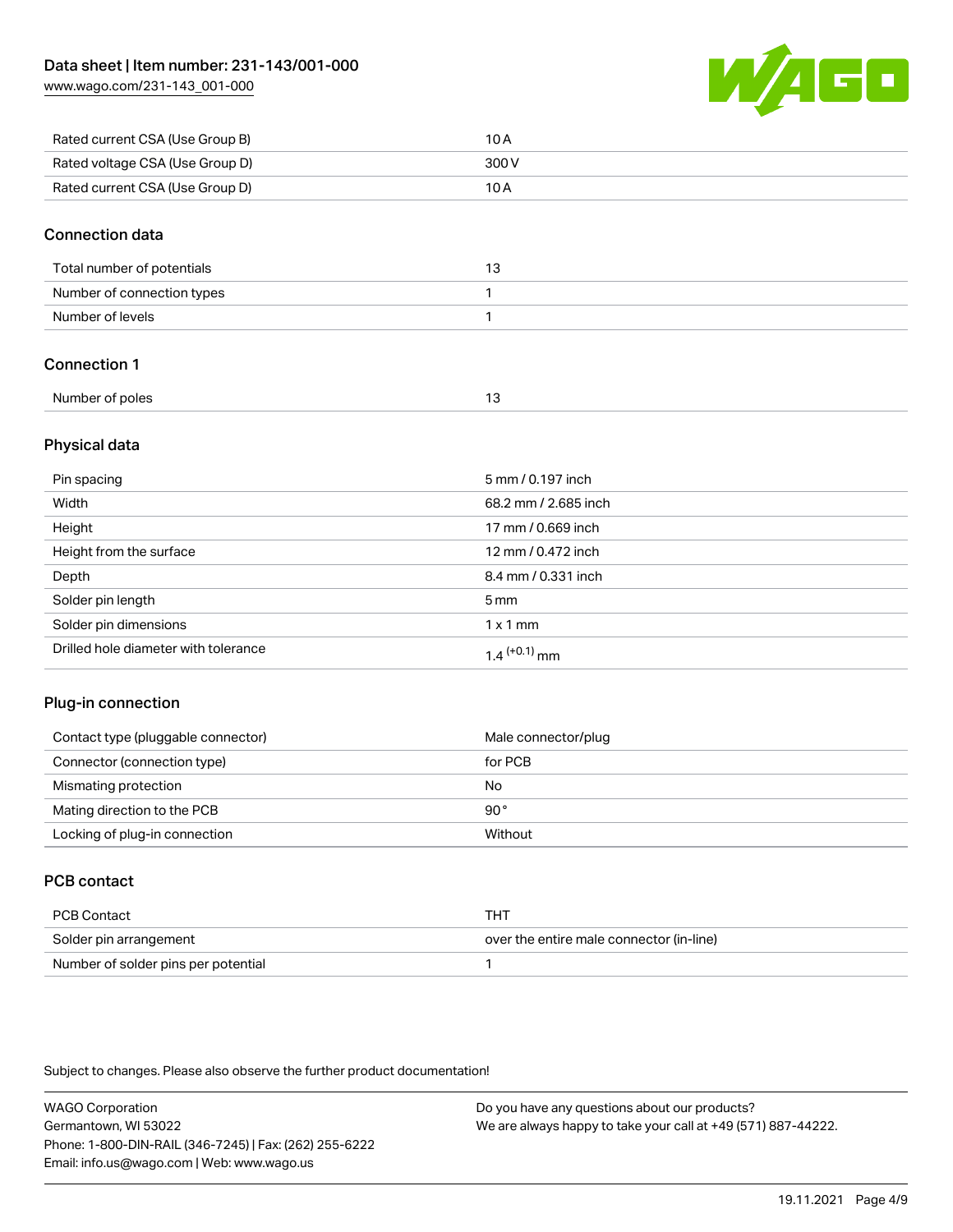

### Material data

| gray                                   |
|----------------------------------------|
|                                        |
| Polyamide (PA66)                       |
| V <sub>0</sub>                         |
| Electrolytic copper (E <sub>Cu</sub> ) |
| tin-plated                             |
| 0.075 MJ                               |
| 4.2 g                                  |
|                                        |

# Environmental requirements

| Limit temperature range | $+100 °C$<br>-60 |
|-------------------------|------------------|
|-------------------------|------------------|

# Commercial data

| Product Group         | 3 (Multi Conn. System) |
|-----------------------|------------------------|
| PU (SPU)              | 50 Stück               |
| Packaging type        | box                    |
| Country of origin     | PL                     |
| <b>GTIN</b>           | 4044918863643          |
| Customs tariff number | 8536694040             |

#### Approvals / Certificates

#### Country specific Approvals

| Logo | Approval                               | <b>Additional Approval Text</b> | Certificate<br>name |
|------|----------------------------------------|---------------------------------|---------------------|
|      | CВ<br>DEKRA Certification B.V.         | IEC 61984                       | NL-39756            |
|      | <b>CSA</b><br>DEKRA Certification B.V. | C <sub>22.2</sub>               | LR 18677-<br>25     |

#### Ship Approvals

|      |                             |                                 | Certificate |
|------|-----------------------------|---------------------------------|-------------|
| Logo | Approval                    | <b>Additional Approval Text</b> | name        |
|      | <b>ABS</b>                  | -                               | 19-         |
|      | American Bureau of Shipping |                                 | HG1869876-  |

Subject to changes. Please also observe the further product documentation!

| <b>WAGO Corporation</b>                                | Do you have any questions about our products?                 |
|--------------------------------------------------------|---------------------------------------------------------------|
| Germantown, WI 53022                                   | We are always happy to take your call at +49 (571) 887-44222. |
| Phone: 1-800-DIN-RAIL (346-7245)   Fax: (262) 255-6222 |                                                               |
| Email: info.us@wago.com   Web: www.wago.us             |                                                               |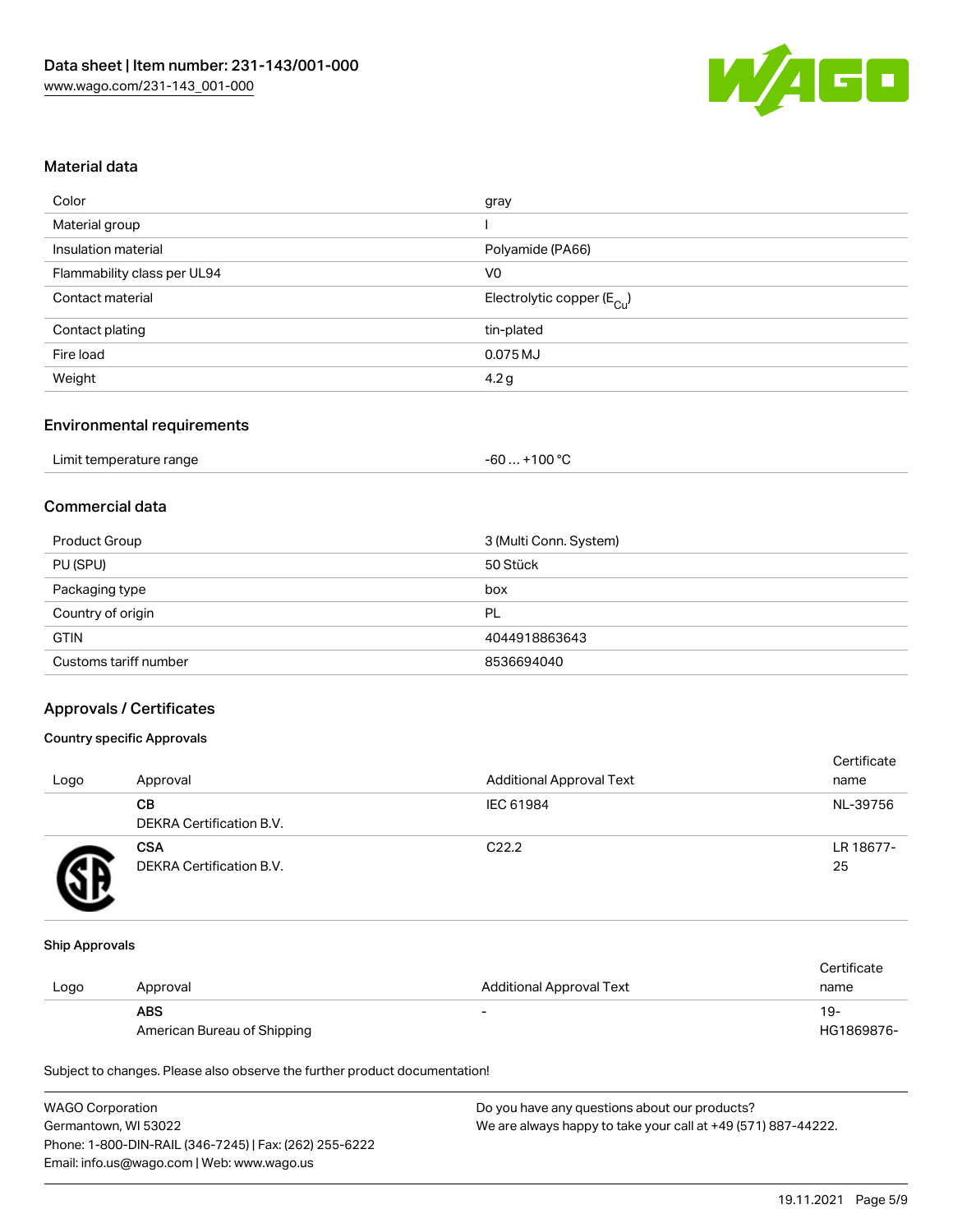

UL 1977 E45171

| <b>ABS</b>          |                                        |                                 | <b>PDA</b>  |
|---------------------|----------------------------------------|---------------------------------|-------------|
|                     | BV                                     | <b>IEC 60998</b>                | 11915/D0    |
|                     | Bureau Veritas S.A.                    |                                 | BV          |
| <b>BUNEAU</b>       |                                        |                                 |             |
|                     | <b>DNV GL</b>                          | -                               | TAE000016Z  |
|                     | Det Norske Veritas, Germanischer Lloyd |                                 |             |
| <b>UL-Approvals</b> |                                        |                                 |             |
|                     |                                        |                                 | Certificate |
| Logo                | Approval                               | <b>Additional Approval Text</b> | name        |
|                     | UL                                     | <b>UL 1059</b>                  | E45172      |
|                     | Underwriters Laboratories Inc.         |                                 |             |

UR Underwriters Laboratories Inc.

# Counterpart

| Item no.231-113/026-000<br>Female plug; 13-pole; 12 AWG max; pin spacing 5 mm; 1 conductor per pole; gray                                                                                              | www.wago.com/231-113<br>$/026 - 000$  |
|--------------------------------------------------------------------------------------------------------------------------------------------------------------------------------------------------------|---------------------------------------|
| Item no.231-2113/026-000<br>2-conductor female connector; Push-in CAGE CLAMP <sup>®</sup> ; 2.5 mm <sup>2</sup> ; Pin spacing 5 mm; 13-pole; with<br>integrated end plate; 2,50 mm <sup>2</sup> ; gray | www.wago.com/231-2113<br>/026-000     |
| Item no.231-2113/037-000<br>2-conductor female connector; Push-in CAGE CLAMP <sup>®</sup> ; 2.5 mm <sup>2</sup> ; Pin spacing 5 mm; 13-pole; Lateral<br>locking levers; 2,50 mm <sup>2</sup> ; gray    | www.wago.com/231-2113<br>/037-000     |
| Item no.2231-113/026-000<br>Female plug; 13-pole; push-button; 12 AWG max; pin spacing 5 mm; 1-conductor per pole; gray                                                                                | www.wago.com/2231-113<br>$/026 - 000$ |
| Item no.2231-113/037-000<br>Female plug; 13-pole; push-button; locking lever ; 12 AWG max; pin spacing 5 mm; 1-conductor per pole;<br>gray                                                             | www.wago.com/2231-113<br>/037-000     |
| Item no.2231-113/031-000<br>Female plug; 13-pole; push-button; mounting flange; 12 AWG max; pin spacing 5 mm; 1-conductor per<br>pole; gray                                                            | www.wago.com/2231-113<br>/031-000     |

#### Item no.231-113/027-000

Subject to changes. Please also observe the further product documentation!

| WAGO Corporation                                       | Do you have any questions about our products?                 |
|--------------------------------------------------------|---------------------------------------------------------------|
| Germantown, WI 53022                                   | We are always happy to take your call at +49 (571) 887-44222. |
| Phone: 1-800-DIN-RAIL (346-7245)   Fax: (262) 255-6222 |                                                               |
| Email: info.us@wago.com   Web: www.wago.us             |                                                               |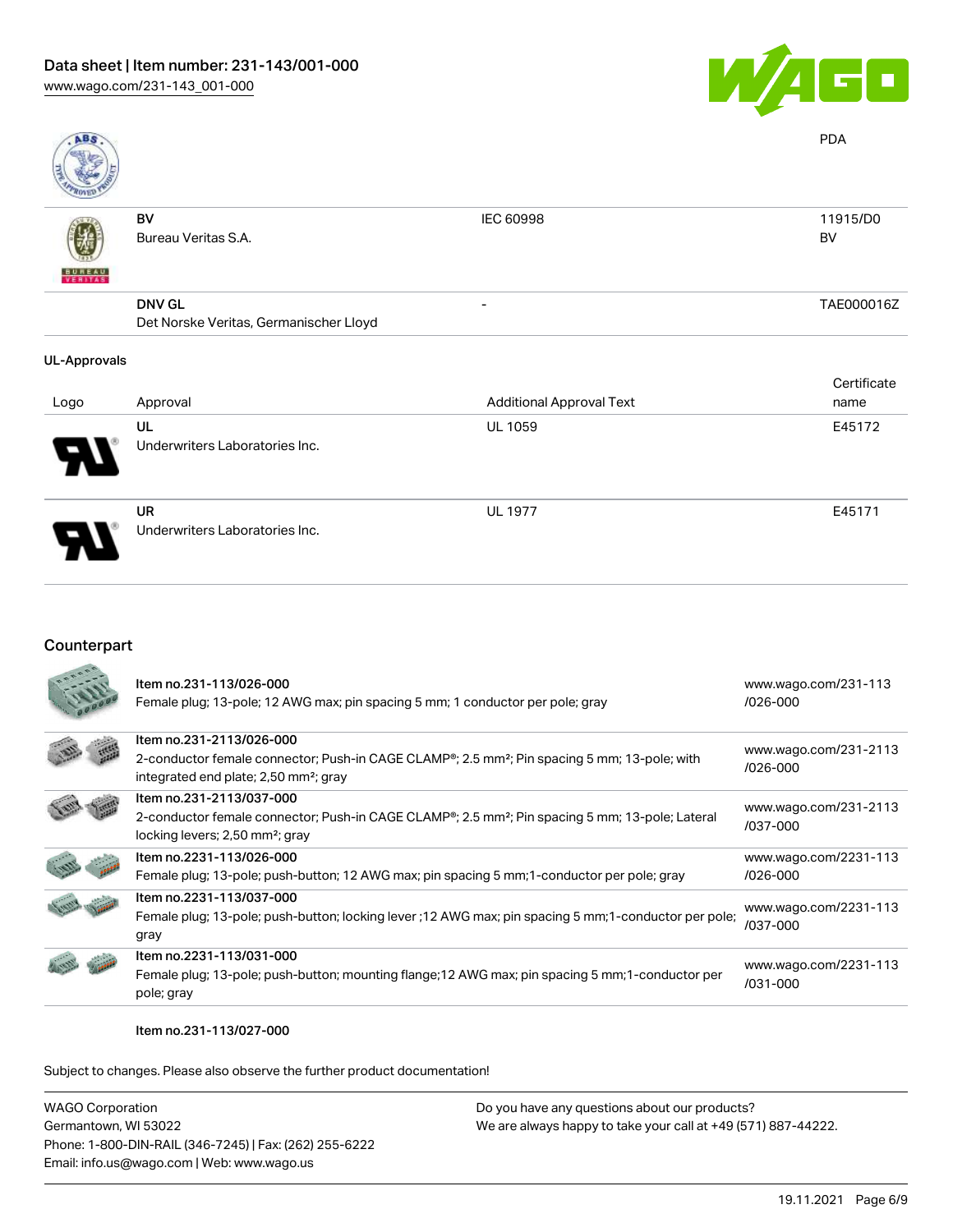

[www.wago.com/231-113](https://www.wago.com/231-113/027-000)

[/027-000](https://www.wago.com/231-113/027-000)



Female plug; 13-pole; mounting flange with reinforcing strip; 12 AWG max; pin spacing 5 mm; 1 conductor per pole; gray

|     | Item no.2231-113/102-000<br>Female plug; 13-pole; push-button; with integrated end plate; 12 AWG max; pin spacing 5 mm; 1-<br>conductor per pole; gray        | www.wago.com/2231-113<br>$/102 - 000$ |
|-----|---------------------------------------------------------------------------------------------------------------------------------------------------------------|---------------------------------------|
|     | Item no.231-113/031-000                                                                                                                                       | www.wago.com/231-113                  |
|     | Female plug; 13-pole; mounting flange; 12 AWG max; pin spacing 5 mm; 1 conductor per pole; gray                                                               | /031-000                              |
|     | Item no.231-113/037-000<br>Female plug; 13-pole; locking lever; 12 AWG max; pin spacing 5 mm; 1 conductor per pole; gray                                      | www.wago.com/231-113<br>/037-000      |
|     | Item no.231-113/102-000<br>Female plug; 13-pole; with integrated end plate; 12 AWG max; pin spacing 5 mm; 1 conductor per pole;<br>gray                       | www.wago.com/231-113<br>$/102 - 000$  |
|     | Item no.232-113/026-000<br>1-conductor female connector, angled; CAGE CLAMP®; 2.5 mm <sup>2</sup> ; Pin spacing 5 mm; 13-pole; 2,50 mm <sup>2</sup> ;<br>gray | www.wago.com/232-113<br>/026-000      |
| g), | Item no.232-213/026-000<br>1-conductor female connector, angled; CAGE CLAMP®; 2.5 mm <sup>2</sup> ; Pin spacing 5 mm; 13-pole; 2,50 mm <sup>2</sup> ;<br>gray | www.wago.com/232-213<br>/026-000      |

# Optional accessories

#### Coding

| Intermediate plate                |                                                                  |                      |
|-----------------------------------|------------------------------------------------------------------|----------------------|
|                                   | Item no.: 231-500<br>Spacer; for formation of groups; light gray | www.wago.com/231-500 |
| Coding                            |                                                                  |                      |
|                                   | Item no.: 231-129<br>Coding key; snap-on type; light gray        | www.wago.com/231-129 |
| <b>Downloads</b><br>Documentation |                                                                  |                      |
| <b>Additional Information</b>     |                                                                  |                      |

| $\overline{\phantom{0}}$<br>Technical<br>----<br>. | pdf<br>.0 MB | Jownloac |
|----------------------------------------------------|--------------|----------|
|                                                    |              |          |

### CAD files

### CAD data

#### 2D/3D Models 231-143/001-000

Subject to changes. Please also observe the further product documentation!

WAGO Corporation Germantown, WI 53022 Phone: 1-800-DIN-RAIL (346-7245) | Fax: (262) 255-6222 Email: info.us@wago.com | Web: www.wago.us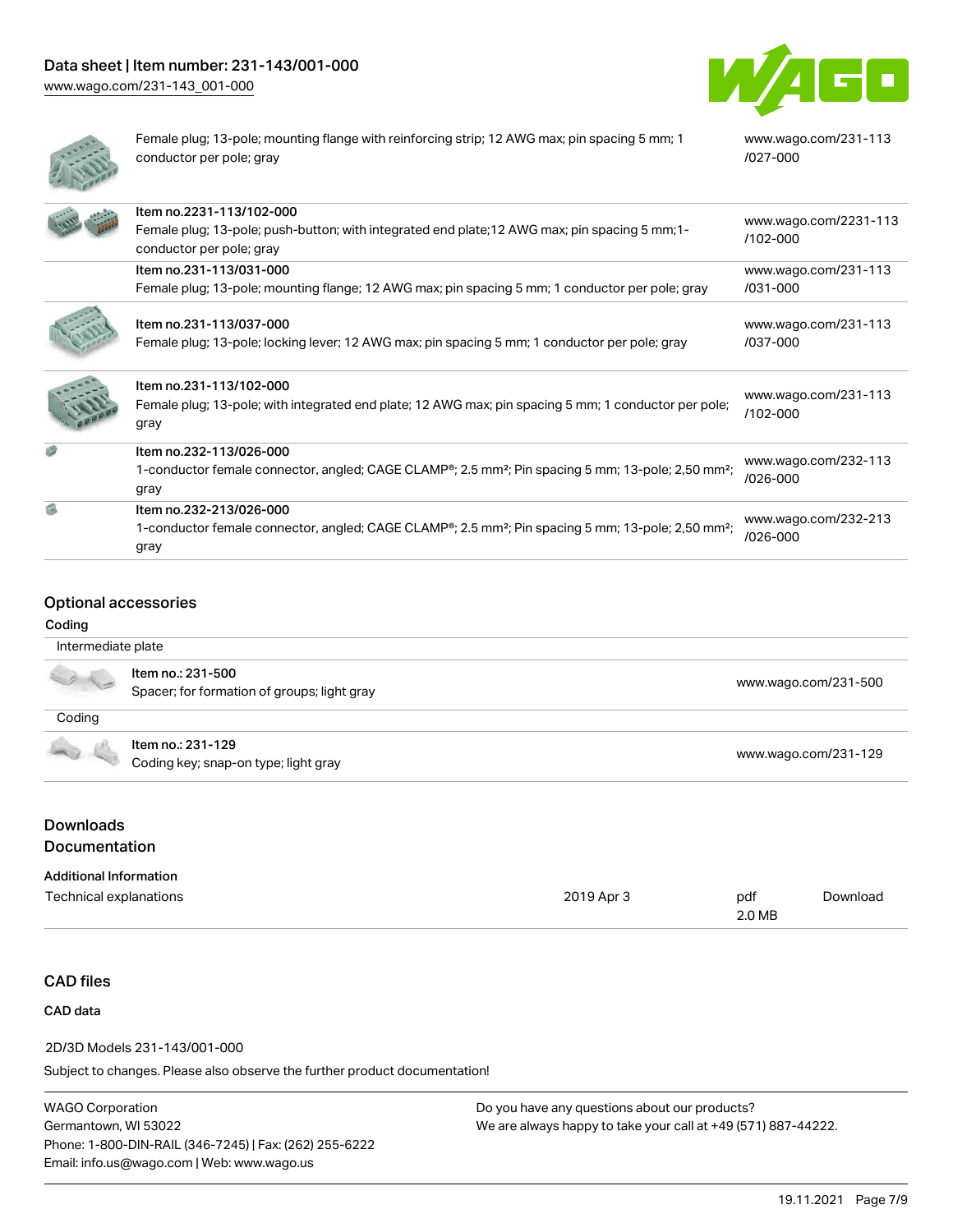

|                              |                                                                                                                                                                        | <b>URL</b> | Download |
|------------------------------|------------------------------------------------------------------------------------------------------------------------------------------------------------------------|------------|----------|
| <b>CAE</b> data              |                                                                                                                                                                        |            |          |
|                              | EPLAN Data Portal 231-143/001-000                                                                                                                                      | <b>URL</b> | Download |
|                              | EPLAN Data Portal 231-143/001-000                                                                                                                                      | <b>URL</b> | Download |
| ZUKEN Portal 231-143/001-000 |                                                                                                                                                                        | <b>URL</b> | Download |
|                              | PCB Design                                                                                                                                                             |            |          |
|                              | Symbol and Footprint 231-143/001-000                                                                                                                                   | <b>URL</b> | Download |
|                              | CAx data for your PCB design, consisting of "schematic symbols and PCB footprints",<br>allow easy integration of the WAGO component into your development environment. |            |          |
|                              | Supported formats:                                                                                                                                                     |            |          |
| ш                            | Accel EDA 14 & 15                                                                                                                                                      |            |          |
| ш                            | Altium 6 to current version                                                                                                                                            |            |          |
| ш                            | Cadence Allegro                                                                                                                                                        |            |          |
| ш                            | DesignSpark                                                                                                                                                            |            |          |
| П                            | Eagle Libraries                                                                                                                                                        |            |          |
| ш                            | KiCad                                                                                                                                                                  |            |          |
|                              | Mentor Graphics BoardStation                                                                                                                                           |            |          |
| Ш                            | Mentor Graphics Design Architect                                                                                                                                       |            |          |
| ш                            | Mentor Graphics Design Expedition 99 and 2000                                                                                                                          |            |          |
| H                            | OrCAD 9.X PCB and Capture                                                                                                                                              |            |          |
| ш                            | PADS PowerPCB 3, 3.5, 4.X, and 5.X                                                                                                                                     |            |          |
| ш                            | PADS PowerPCB and PowerLogic 3.0                                                                                                                                       |            |          |
|                              | PCAD 2000, 2001, 2002, 2004, and 2006                                                                                                                                  |            |          |
| ш                            | Pulsonix 8.5 or newer                                                                                                                                                  |            |          |
|                              | <b>STL</b>                                                                                                                                                             |            |          |
|                              | 3D STEP                                                                                                                                                                |            |          |
|                              | TARGET 3001!                                                                                                                                                           |            |          |
|                              | View Logic ViewDraw                                                                                                                                                    |            |          |
|                              | Quadcept                                                                                                                                                               |            |          |
|                              | Zuken CadStar 3 and 4                                                                                                                                                  |            |          |
|                              | Zuken CR-5000 and CR-8000                                                                                                                                              |            |          |
|                              | PCB Component Libraries (EDA), PCB CAD Library Ultra Librarian                                                                                                         |            |          |

WAGO Corporation Germantown, WI 53022 Phone: 1-800-DIN-RAIL (346-7245) | Fax: (262) 255-6222 Email: info.us@wago.com | Web: www.wago.us